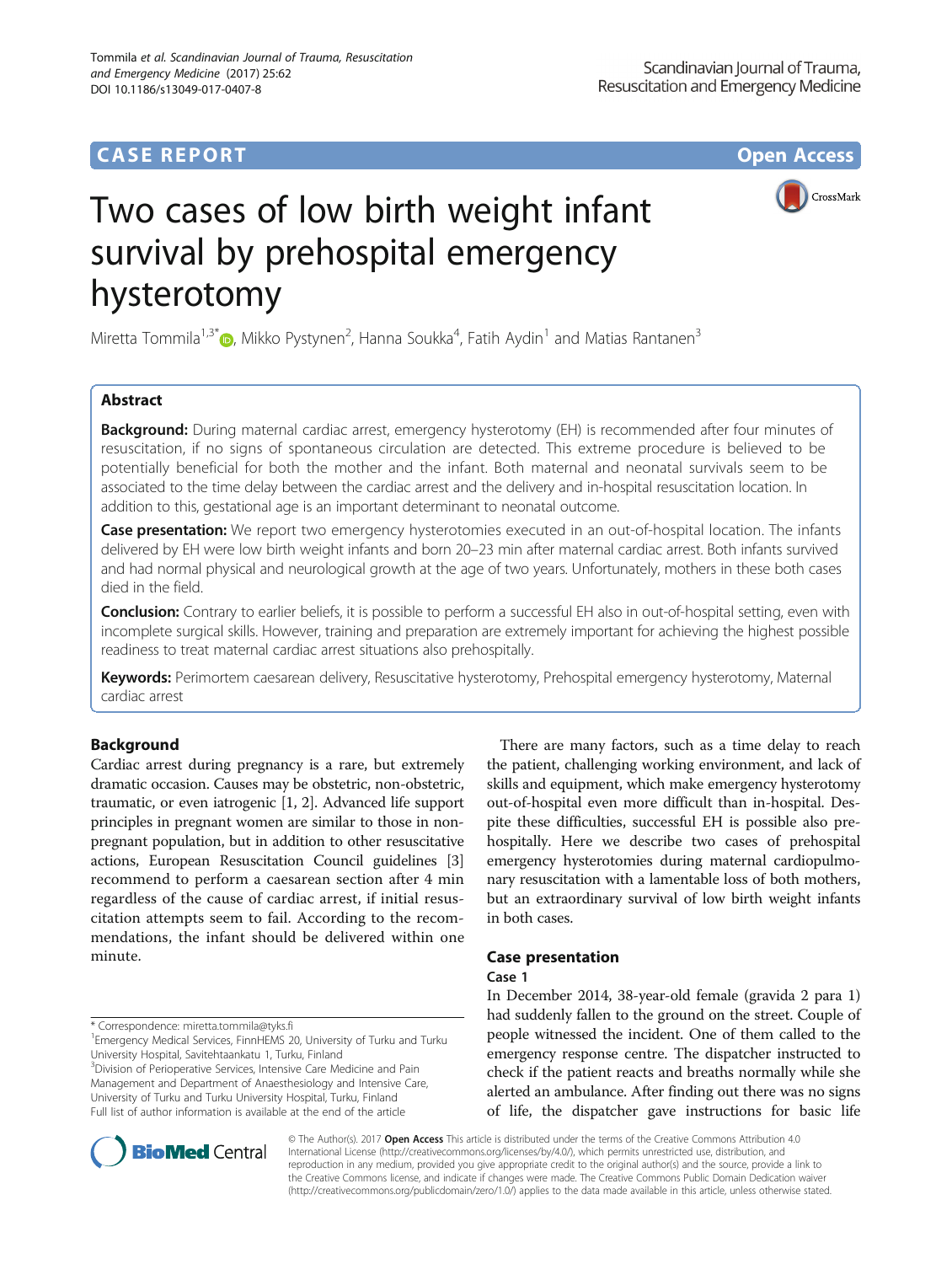support, and alerted also the EMS supervisor unit, and the HEMS unit according to the predetermined protocol, and in addition to that, one more ambulance, which happened to be free and driving near the scene, for extra help. The EMS supervisor was accompanied by an emergency medicine resident and the additional ambulance by an anaesthesiology and intensive care resident, both residents were on prehospital training rotation. Thus the prehospital team was exceptionally abundant.

The first ambulance arrived to the scene within 2 min from the emergency call. At that time, the bystanders did compressions, but not ventilation. The first paramedics applied cardiac monitoring and started advanced life support according to the Finnish guidelines, which are based on the European Resuscitation Council Guidelines [[4\]](#page-4-0). Because the initial rhythm was asystole, cardiopulmonary resuscitation was performed according to the non-shockable rhythm protocol.

During the resuscitation, the state of pregnancy was noticed. According to the maternity card, the gestational weeks of the patient were  $30 + 4$ . After this observation, the uterus was tilted to the left manually to reduce the aortocaval compression.

The second ambulance and the EMS supervisor unit arrived to the scene a couple of minutes later. The cardiopulmonary resuscitation was continued. During the resuscitation, the patient was intubated and manually ventilated at  $1,0$  inspired oxygen (FiO<sub>2</sub>). Intravenous access was opened and adrenaline was given as 1 mg intravenous boluses according to the protocol at total of five times. After the first cycle, the rhythm was pulseless electrical activity diagnosed by cardiac monitoring and palpating the carotid pulse. Despite the advanced life support, the patient showed no signs of life.

The HEMS doctor was informed about the situation before arrival to the scene. At that point, ALS had continued for 15 min. Because of the lack of experience the HEMS doctor called the obstetrician on duty, and in agreement they decided that emergency hysterotomy should be performed. The HEMS doctor had no previous experience from caesarean sections, so the obstetrician stayed on line and gave instructions via a cellphone. There was no predetermined protocol for EH, so the cellphone consultation was a coincidental idea.

The HEMS unit arrived to the scene 18 min after the cardiac arrest, and operation preparations were started immediately. During the preparations, we performed quick ultrasound (SonoSite Nanomaxx) examination for 5 s in order to be sure that fetus was alive (because it has been 18 min of CPR) and fetal heart beats were established. The ALS of the mother was continued efficiently under the direction of the EMS supervisor.

At 21 min after the cardiac arrest, the abdomen was opened with a relatively large vertical midline incision according to the instructions of the obstetrician via the cellphone. The peritoneal layer was opened bluntly. The uterus was cut with a lengthwise incision, and a female infant was extracted at 23 min after the cardiac arrest. There were no signs of bleeding at any point of the operation.

Right after the birth, the infant was hypotonic, apneic, and cyanotic. The infant was moved to the preheated ambulance for resuscitation. She was wiped and the airways were suctioned. A low heart rate less than 60/min was observed. Bag-mask ventilation was started first with room air, then with 100% oxygen. Chest compressions were started within the first minute. Because of no response to resuscitation efforts, orotracheal intubation with a 2.5 tube was performed and intravenous access was opened. Ringer's acetate 30 ml was given because of possible hypovolaemia.

After a few minutes the colour of the infant started to improve and she started to gasp. Twelve minutes after the delivery, ROSC was achieved. The positive pressure ventilation was continued and the infant was kept as warm as possible.

ALS of the mother was continued after the delivery by the EMS supervisor and his team, but there were no signs of improvement. Pulmonary embolism was speculated as a possible cause for the sudden cardiac arrest, but because of the long resuscitation time and poor clinical prognosis no more interventions were done, and ALS was ceased after 35 min of the cardiac arrest. Afterwards it was found out that the mother had a previous history of congenital heart disease operation, and later autopsy findings revealed a rupture of the aorta as the cause of death.

The infant was transferred to the neonatal intensive care unit of the University Hospital. On admission, her weight was 1400 g, capillary blood pH 7.16,  $pCO<sub>2</sub>$ 4.9 kPa and rectal temperature 32.9 °C. The blood glucose was 4.7 mmol/l. She was connected to a ventilator and one dose of surfactant was administered. She was started on restricted fluids and antibiotics. Her clinical course was uneventful during the whole hospital stay. She was extubated during her first day of life, started to urinate during the first 24 h and was on full enteral feeds on day of life 10. She had no infection-related laboratory findings and the antibiotic treatment was discontinued after two days. Repeated brain ultrasound examinations and neurologic examinations were normal. Furthermore, her brain MRI performed at term-equivalent age was normal. She was discharged from the hospital at the age of 7 weeks, and at the age of two years, her neurological development and physical growth were normal.

#### Case 2

A 31-year-old healthy female suddenly collapsed with short lasting convulsions in January 2015. Patient's second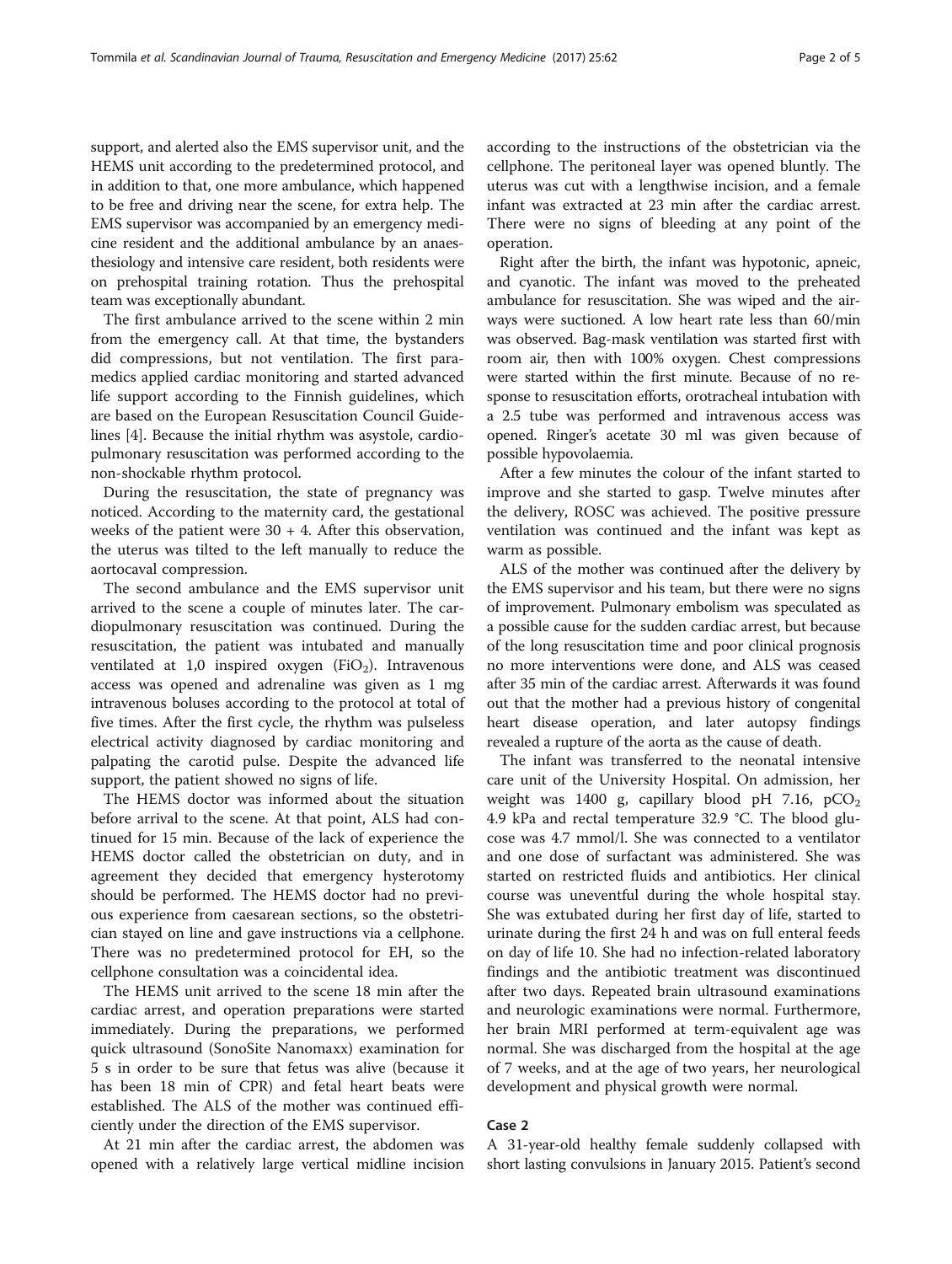pregnancy was at gestational weeks 26 + 5. Her first pregnancy had been uneventful and had ended in normal childbirth. At the time of collapse patient was at home with her spouse who immediately called emergency response center. Dispatcher alerted nearest ambulance capable for basic life support within 60 s from beginning of the emergency call. A cardiac arrest was not identified during the emergency call, but after six minutes from beginning of the call the dispatcher alerted the mobile intensive care unit (MICU) according to the alert protocol of unconscious patient. MICU is normally staffed by two paramedics and an emergency physician. However, there was also an extra paramedic in MICU due to rotation of ambulance staff. The emergency physician on duty was a resident of anesthesiology and intensive care.

The first ambulance reached the patient 10 min from beginning of the emergency call. Patient was lying on a couch unconscious and not breathing. No CPR was performed by bystander. Patient was moved to the floor by the EMS personnel. The primary rhythm was ventricular fibrillation and cardiopulmonary resuscitation was carried out according to the shockable rhythm protocol. Before arriving to the scene, the MICU emergency physician was informed about the cardiac arrest of a pregnant patient. A plan of first establishing advanced life support and then deciding on the need for prehospital emergency hysterotomy was made. Emergency physician on duty had no previous experience from caesarean sections.

MICU reached the patient 15 min from beginning of the emergency call. VF had been defibrillated two times and second two minute cycle of compression was going on. A left lateral tilt of uterus was performed. Patient was intubated and intravenous line was established by the MICU staff. Because of long delay of ALS and no bystander CPR fetal heart beats were checked with an ultrasound device (SonoSite M-Turbo) and were found to be approximately 60 times per minute. The examination was performed during establishing of an intravenous line and report of first responder unit and caused no delay for EH. The decision of prehospital EH was made by the emergency physician and the procedure was performed during ALS of the mother. 18 min from beginning of the emergency call a horizontal abdominal skin incision was made followed by blunt approach to uterus. Uterus was then opened with small horizontal incision extended with fingers. A female infant was born two minutes after the skin incision. There was no bleeding during the operation.

During the EH an additional ambulance and the EMS supervisor were alerted by request of the emergency physician. After the arrival of the additional units a total of nine paramedics and emergency physician were on scene. ALS of the mother continued also during the

operation. Amiodarone was prepared to be administered but not given due to asystole following the third defibrillation. Adrenaline was given at 1 mg doses according to the protocol in a total of 5 times. Rhythm was mainly a pulseless electrical activity with no ventricular contractions detected by ultrasound. There was no return of spontaneous circulation and resuscitation was stopped at 49 min from the beginning of the emergency call. Cause of the ventricular fibrillation remains unclear even after autopsy.

The infant was cyanotic and not breathing. Low pulse rate was still palpable from the umbilical artery. Airways were suctioned and mask ventilation started. Chest compressions were also started after one minute because the rate of pulse was still low. During the resuscitation, an orotracheal intubation was performed and intraosseous needle was set. After two minutes of CPR the pulse rate increased to 120 per minute and spontaneous breathing efforts and body movements were noticed.

The infant was transported to the neonatal intensive care unit of the University Hospital. Despite the hard efforts to maintain body temperature, the temperature was only 30 °C at time of arrival to intensive care unit. Her birthweight was 950 g. On admission, the arterial blood gas analysis showed combined metabolic and respiratory acidosis. pH was 7.05, base excess −14 mmol/l,  $CO<sub>2</sub>$  8.5 kPa,  $O<sub>2</sub>$  7.5 kPa and lactate 8.8 mmol/l. Blood glucose was 5.3 mmol/l. The metabolic acidosis was successfully corrected within 12 h after admission. Due to low thromboplastin time, also frozen plasma was administered. Pulmonary gas exchange remained impaired and respiratory distress syndrome (RDS) was diagnosed. Surfactant was administered twice. The pulmonary status improved within the first week of life and the infant was extubated at the sixth day after admission.

After weaning from the invasive ventilation intermittent nasal CPAP was applied. Repeated brain ultrasound remained normal until age of five days when a bilateral grade II intraventricular hemorrhage was diagnosed. However, the hemorrhage was almost completely resorbed before discharge from the intensive care unit to a neonatal ward at the age of four weeks. There were no signs of infection. She was discharged from the hospital at the age of two and half months. Brain MRI at the age of four months was normal. At the age of two years she was healthy and her neurological development was normal for her age.

#### Discussion and conclusions

After 20 weeks of gestation, the growing uterus can compress inferior vena cava and aorta, thus impending venous return and cardiac output. For this reason, left uterine displacement is recommended during CPR [\[5](#page-4-0)] The efficacy of this maneuver in cardiac arrest situations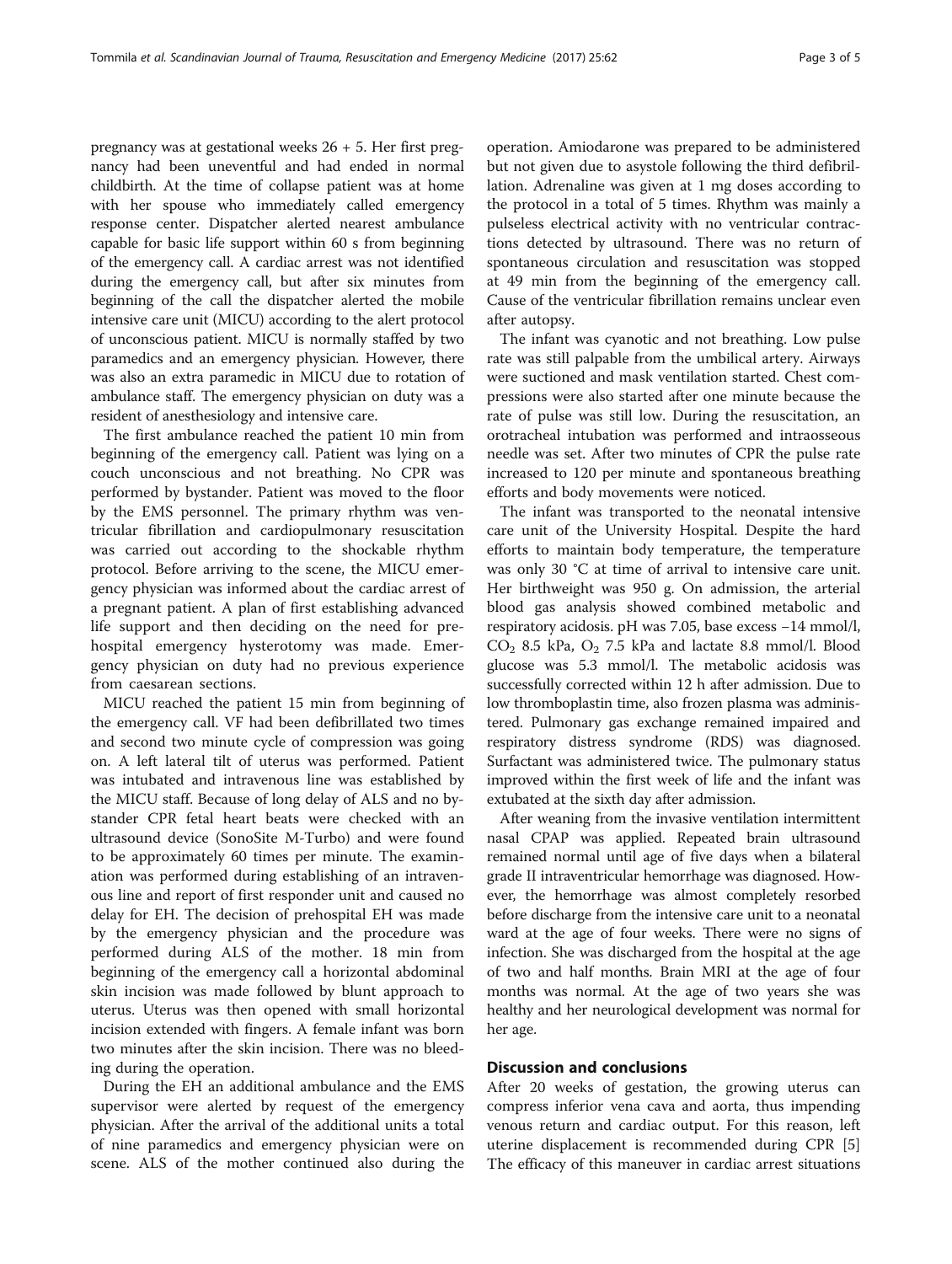is unclear, and therefore an early evacuation of a fetus is considered to be beneficial for the mother after 20 weeks, and for both the mother and the infant after 24–25 weeks of gestational age [\[3](#page-4-0)].

The science behind maternal resuscitation guidelines is understandably sparse, and based mainly on reviews, case reports and simulation based studies [[3](#page-4-0), [6](#page-4-0)–[8](#page-4-0)]. The most important factors affecting maternal survival seem to be in-hospital location and emergency hysterotomy in less than 10 min [[9\]](#page-4-0). Neonatal survival is associated with increasing gestational age [[2\]](#page-4-0), but also the time interval from cardiac arrest to delivery seems to be critical [\[9](#page-4-0)]. However, in few case reports, exceptionally long time intervals, up to 30–45 min from cardiac arrest to emergency hysterotomy, have been described with normal neurological outcome at the age of 4 years (30 min from CA) and 6 months (45 min from CA) [\[10, 11](#page-4-0)].

In addition to time related matters, the setting of the maternal cardiac arrest is also an important factor affecting neonatal survival. In-hospital neonatal survival has been reported to be significantly higher than out-of-hospital survival [[9\]](#page-4-0). Thus, a few case reports of prehospital emergency hysterotomies have been published [\[12](#page-4-0)–[14](#page-4-0)]. In these out-of-hospital cases, only one infant has made a secondary survival with a slightly reduced neurological development at the age of four years, one infant died on the scene and one after first 24 h.

An absolute time frame after which not to attempt an emergency hysterotomy is difficult to define. The fourminute rule of EH has recently been challenged [\[15](#page-4-0)]. Efficient maternal CPR can produce only 10% of the normal cardiac output [\[2](#page-4-0)], but a fetus has multiple physiologic mechanisms to respond to hypoxic sequelae lasting more than 10 min, including high hemoglobin concentration, increased oxygen affinity, and the ability to direct the blood supply to the brain, heart, and adrenal glands when needed [[1\]](#page-4-0). This is remarkable especially in a prehospital setting, where the time delay to reach a patient in a maternal CA might often be longer than 4–5 min.

EH has been considered to be potentially beneficial to the mother, but never harmful [\[9](#page-4-0)]. The most common neonatal outcomes after EH are either surviving intact, or not surviving at all [[16\]](#page-4-0). These findings might diminish the pressure of critical decision making. Without procedures, both a mother and an infant will probably be lost. By performing an EH, lives might be saved, and a risk for severe neurological impairment seems to be minor.

Although higher gestational age has been associated to a better neonatal survival, the infants of the both cases were low birth weight infants. At a higher gestational age, infants will be more mature for extrauterine life. At an earlier gestational age, problems related to prematurity, like respiratory distress syndrome and temperature loss, are more likely to appear. On the other hand, earlier in pregnancy the uterus is probably smaller, causing perhaps less deterioration to venous return and cardiac output, and allowing more effective impact of maternal CPR efforts.

With our two cases, we wish to encourage other physician-staffed EMS units to consider the possibility of EH in maternal cardiac arrest situations. In these cases, the procedure itself was successful without earlier surgical experience. However, these cases are not descriptions of an ideal performance of EH. At least a few meritious papers [\[2, 8, 17](#page-4-0)] have reviewed earlier literature and published recommendations for how to perform an EH.

The most of all, we want to emphasize the importance of training and preparation for EH, like for any other rare and critical situations. Without training or predetermined protocols any management is in a great risk to be hesitant, and depends on thoughts and actions of an individual. For example, the first EH was performed with a vertical incision, when a horizontal incision was used for the second EH. Both incision strategies lead to a similar result, but the literature suggests a vertical midline laparotomy incision might be better for emergency situations [\[2, 8, 17\]](#page-4-0) in order to maximize exposure and make the procedure as easy as possible. A beforehand preparation could make procedure more structured and diminish variation between different operators. An important aspect is also relieving a mental workload of an operator, because often the most difficult thing in a critical situation is to make the decision. Simulation training, beforehand preparation [\[18](#page-4-0)], and mental imagery rehearsal are the keys to achieve a readiness to perform rare procedures [\[2](#page-4-0)] also in out-of-hospital locations.

#### Abbreviations

ALS: Advanced life support; CA: Cardiac arrest; CPR: Cardiopulmonary resuscitation; EH: Emergency hysterotomy; EMS: Emergency medical services; HEMS: Helicopter emergency medical services; MICU: Mobile intensive care unit

#### Acknowledgements

The authors thank Dr. Ville Voipio and Dr. Leif Rognås for their encouragement to write this case report.

#### Funding

No funding was received for this study.

#### Availability of data and materials

Not applicable.

#### Authors' contributions

MT drafted the manuscript. HS wrote in-hospital details for the case 1, MP wrote the case 2 description. All authors critically revised the manuscript. All authors read and approved the final manuscript.

#### Ethics approval and consent to participate

Not applicable.